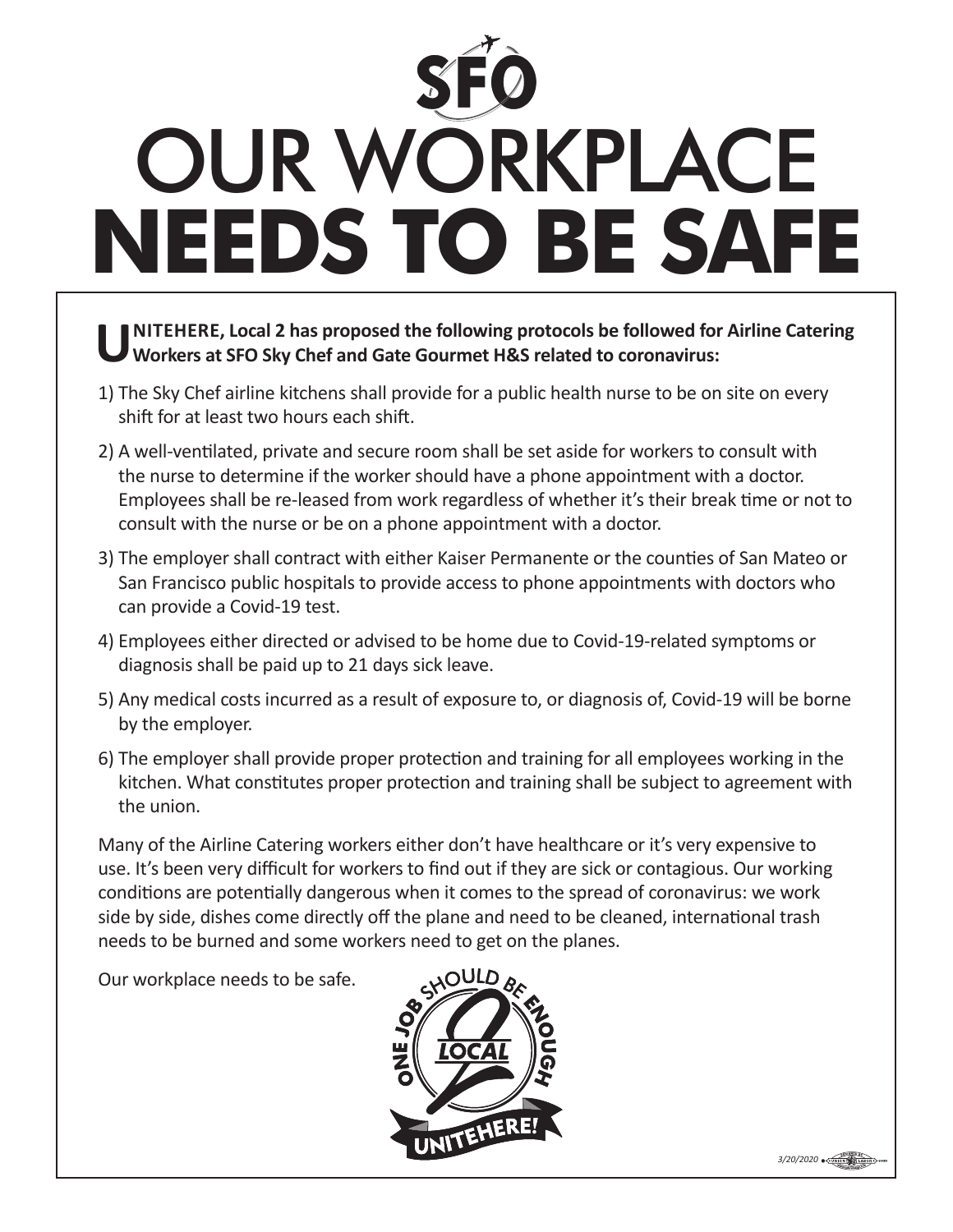

## **UniteHere**二號工會為在三藩市機場**Sky Chef**和**Gate Gourmet H&S**的員工就和冠狀病毒 有關提出以下建議:

- 1. Sky Chef飛機餐廚房應在每班提供實地的公共健康護士,每班至少2小時。
- 2. 應撥開一個通風良好,私隱的和安全的房間,供員工和護士諮詢決定員工應否和醫 生在電話中交談。不論那是否員工的休息時間,均應給予員工和護士諮詢並和醫生 作電話交談。
- 3. 僱主應與凱薩或聖馬刁或三藩市縣的公立醫院訂立合約, 提供電話接進可以提供 Covid-19檢測的服務。
- 4. 員工因有Covid-19有關的徵狀或診斷,應指示或建議其留在家中,給予至21天的有薪 病假。
- 5. 任何因接觸到或診斷有Covid-19召致的醫療費用,將由僱主負擔。
- 6. 僱主應為所有在廚房工作的員工提供適當的保護和訓練。什麼構成適當的保護和訓 練應以和工會訂立的協議為準。

很多飛機餐的員工,或是無健保,或是使用健保非常昂貴。員工要找出他們是否有病 或傳染十分困難。當涉及冠狀病毒在工作地點散播的時候,我們的工作條件可有危 險:我們大家並肩工作,餐碟直接從飛機送來清潔,國際航機的垃圾需要燒滅,而有 些員工需要上機工作。

我們的工作地點需要安全。



有關此傳單的正式版本,請參看英文版, O<uwjow LABOR>